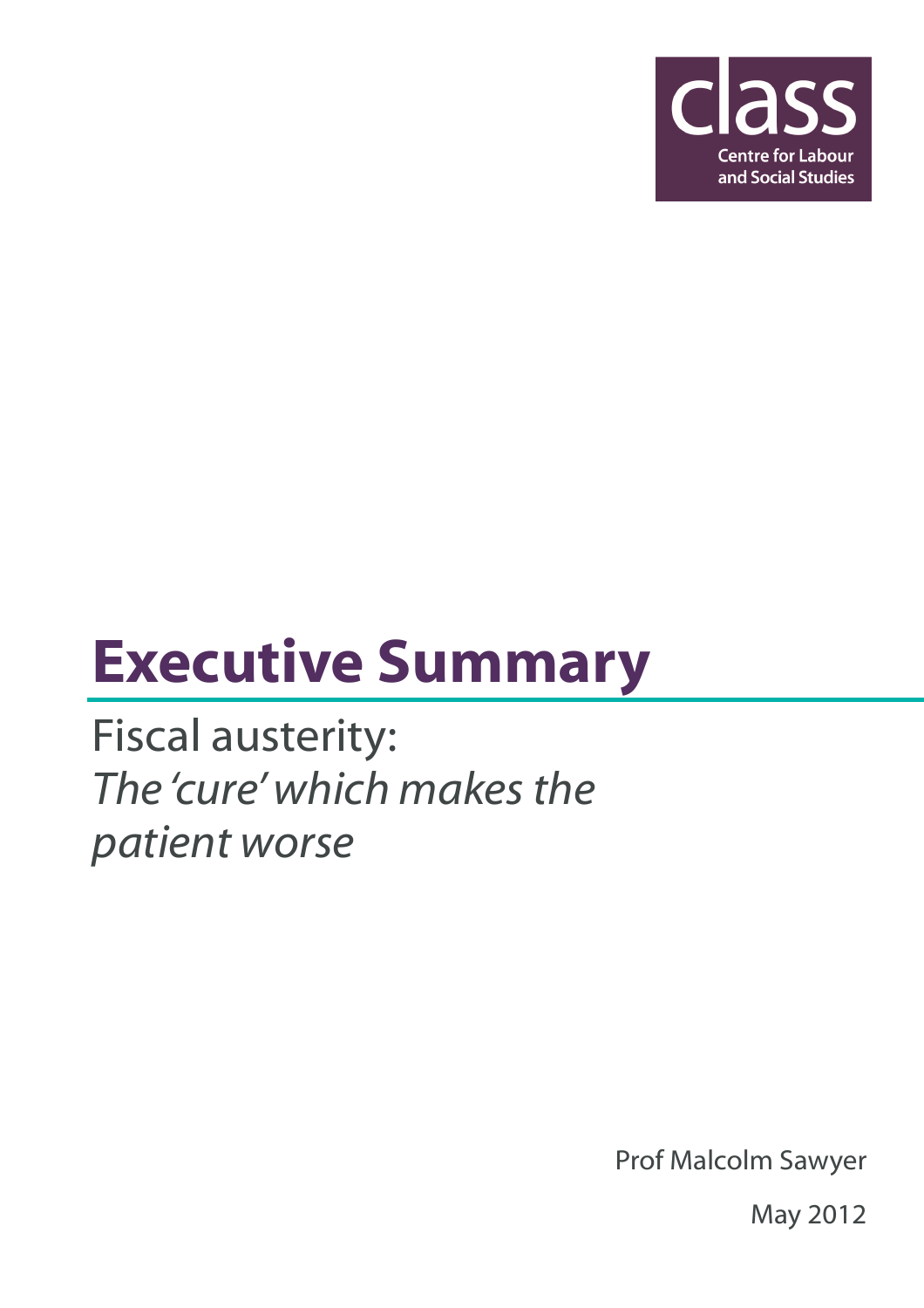## Professor Malcolm Sawyer

Malcolm Sawyer is Emeritus Professor of Economics at the Leeds University Business School, the Managing Editor of International Review of Applied Economics and Principal Investigator for a 5 year, 15 partner research project Financialisation, Economy, Society and Sustainable Development.



Malcolm has authored 11 books and edited over 25 books including the recent co-edited with Philip Arestis, New Economics as Mainstream Economics and 21st Century Keynesian Economics. He has also published over 100 papers in refereed journals including papers on fiscal policies, alternative monetary policies, path dependency, public private partnerships and conceptualising labour supply and unemployment. His forthcoming publication is on the Economic and Monetary Union.

Leeds University Business School University of Leeds Leeds LS2 9JT

Email: m.c.sawyer@lubs.leeds.ac.uk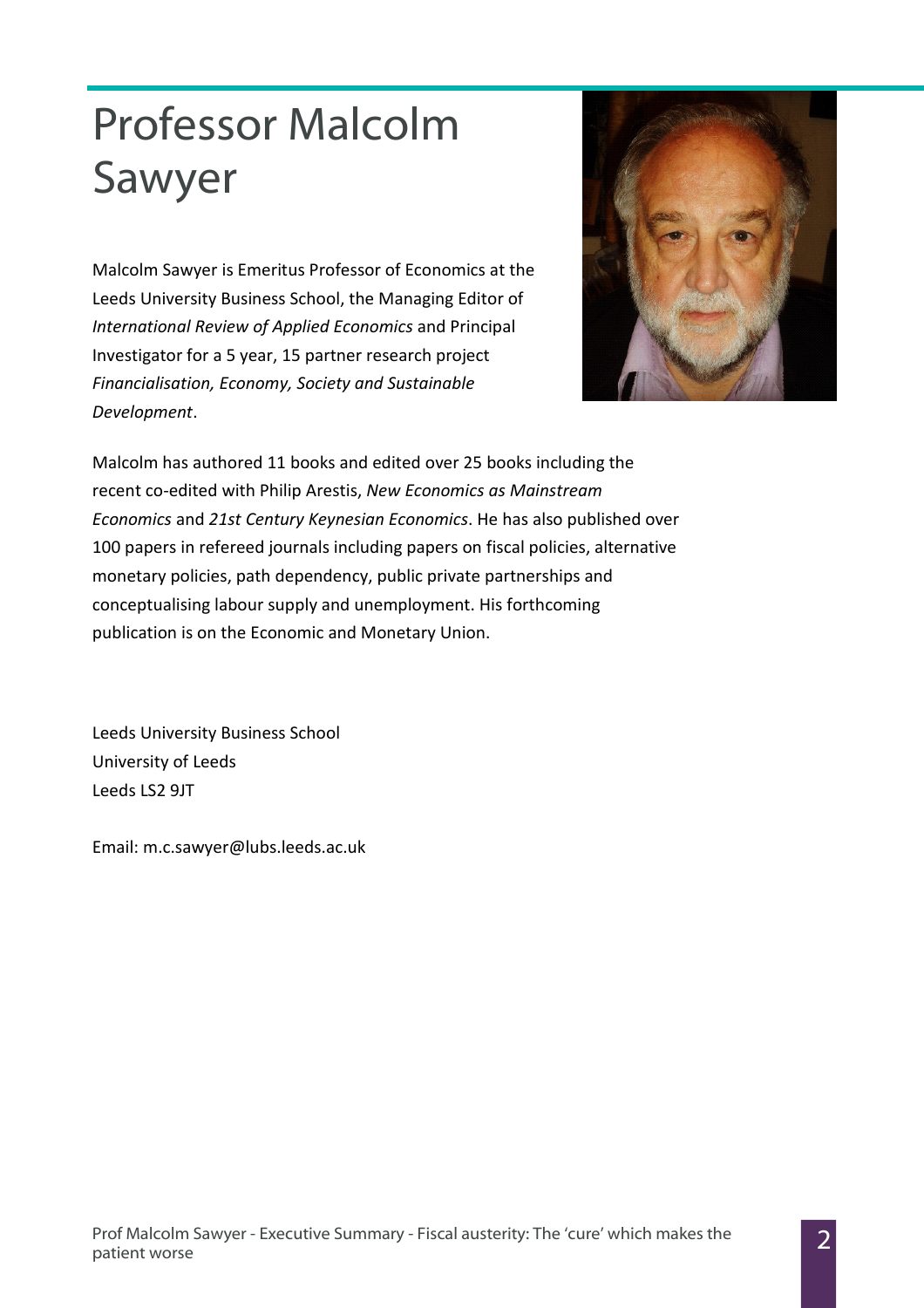## Fiscal austerity: The 'cure' which makes the patient worse

## Executive Summary

Fiscal austerity and cuts in public expenditure do not work – there is a limited, if any, effect on reducing the budget deficit, and any return to prosperity is severely undermined. The reduction of the budget deficit can only come from a revival of private demand which is harmed by an austerity programme. Deficit reduction requires investment programmes and reduction of inequality to stimulate demand.

The arguments of the Coalition government for austerity are entirely spurious. It is cuts in investment in education, health care, and elsewhere and toleration of unemployment which burdens future generations, not the public debt. The budget deficit can be funded as the private sector is saving much more than it is investing, and the deficit is caused by excess of savings over investment and not by government profligacy.

It is the 'jobs deficit', and not the 'budget deficit', which should be at the centre of policy concerns. The 'jobs deficit' has to be addressed through the appropriate stimulation of demand and employment creation programmes. Higher investment would help rebuild the productive potential of the UK economy which has been badly hit by the financial crisis, as well as promote 'green investment'. Reducing inequality and raising low wages would also stimulate demand. These policy approaches, highly beneficial and advantageous in their own right, would reduce both the 'jobs deficit' and the 'budget deficit'.

Why, when there are unemployed resources, and when there are human needs to be satisfied, cannot the unemployed be employed to produce goods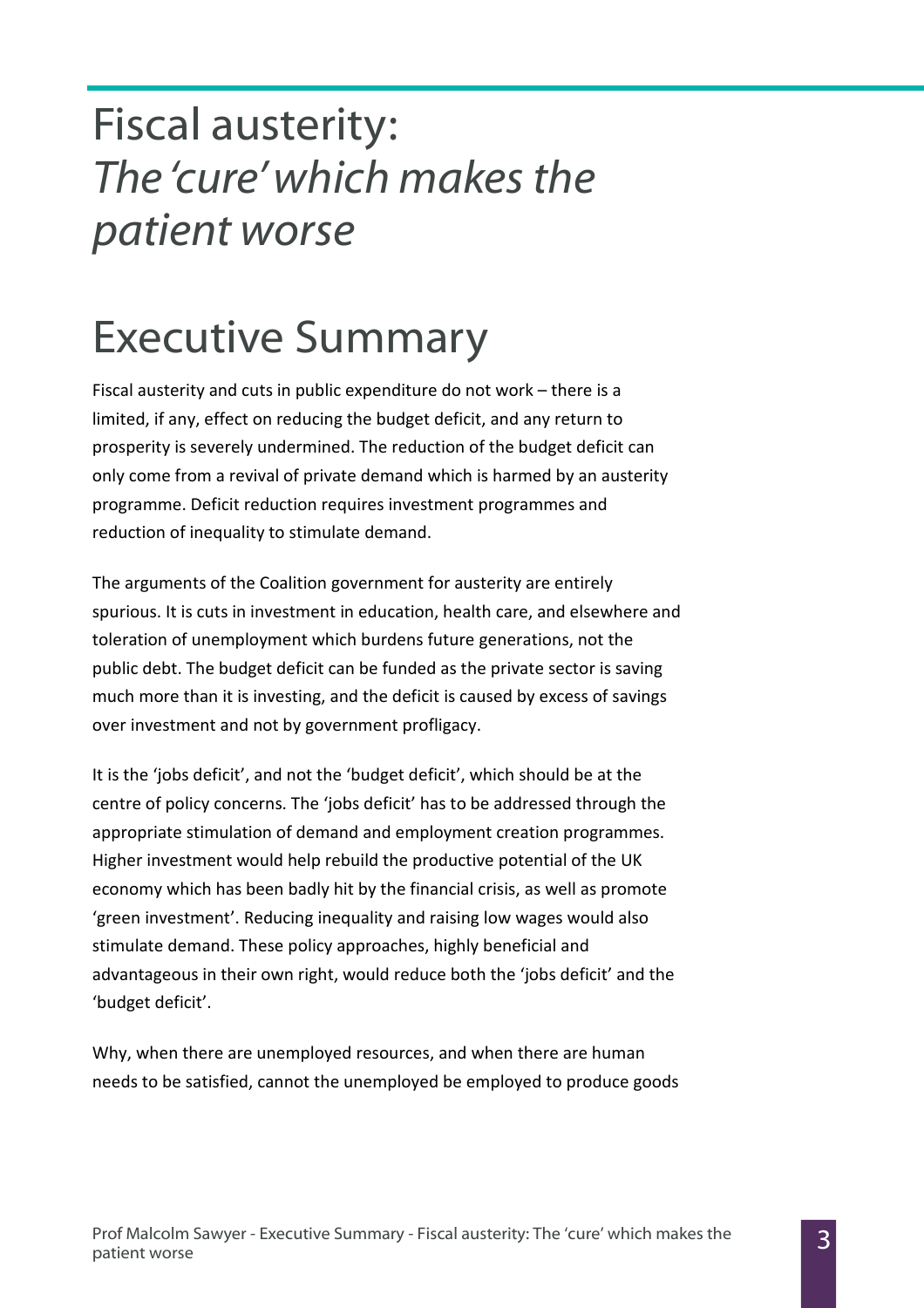and services which will help satisfy human need? Why is the response to the decimation of the private sector by the financial crisis to decimate the public sector to maintain some kind of 'balance' between the two sectors? Why is not the response to build on the strengths of the public sector, preserve its potential, and seek to re-build the private sector devastated by the financial crisis?

This publication explains why the austerity programme is economically irrational, socially irresponsible, and lacks credibility that it can reduce the budget deficit and secure any return to prosperity.